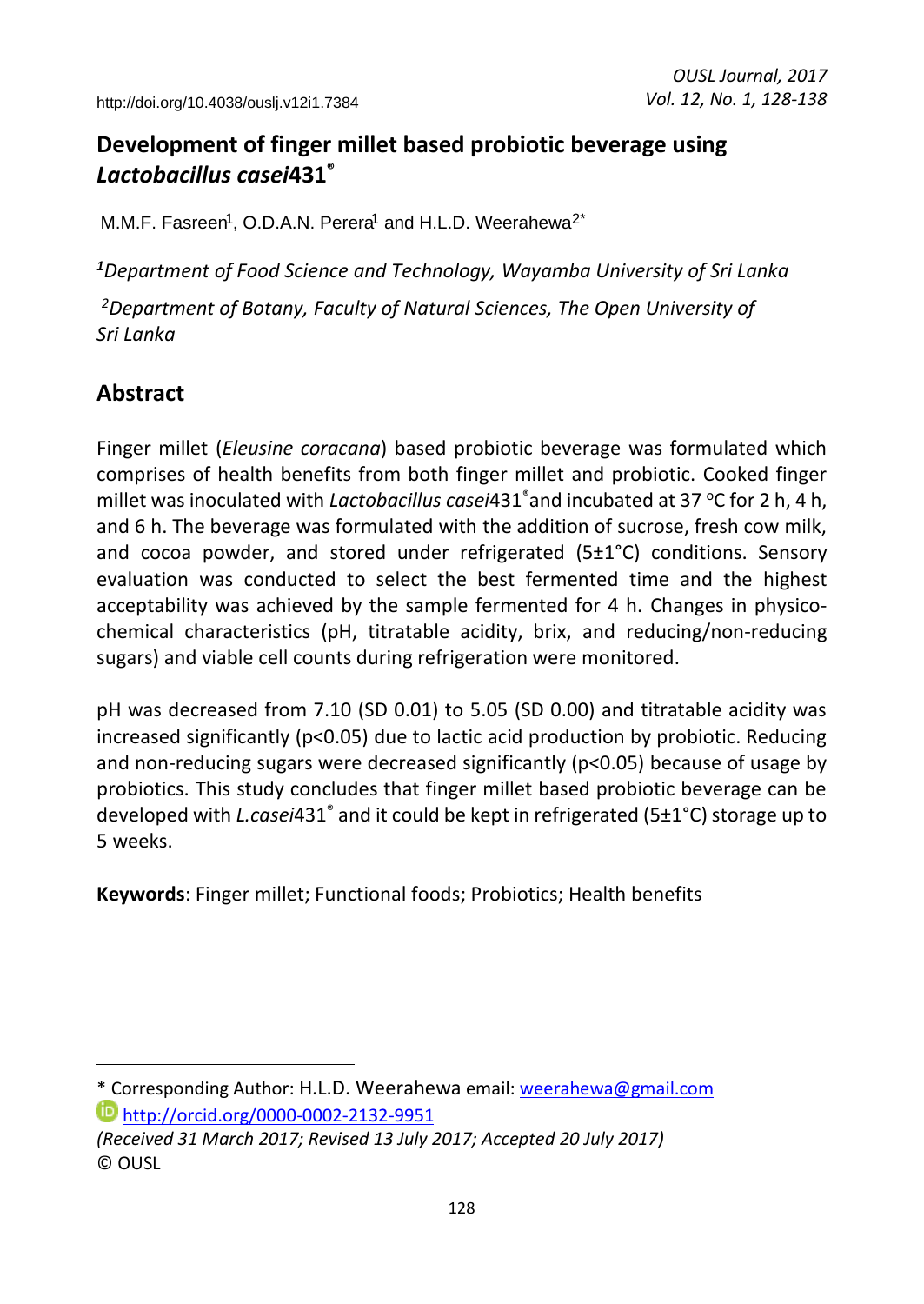## **Introduction**

Probiotics are defined as live microbial that beneficially affect the hosts by improving its intestinal microbial balance when administrated in adequate amounts (Fuller, 1989). Many researches prove that addition of probiotics to foods leads to several health benefits including the reduction of the level of serum cholesterol, the improvement of gastro intestinal function, the enhancement of the immune system, the inhibition of diarrhoea in young children and the lowering of the risk of colon cancer (Berner & Donnel, 1998). Most of the probiotics are lactic acid bacteria and traditionally dairy products have been the vehicles for the delivery of probiotics. But recently, consumer demand has converted to non-diary based probiotic products such as fruits and vegetables and cereal based products because of cholesterol level, lactose intolerance which is related to diary product consumption and the increased popularity of vegetarianism. The recent investigations carried out by Gamage, Mihirani, Perera and Weerahewa (2016) and Alwis, Perera, and Weerahewa (2016) indicated that incorporation of *Lactobacillus casei* 431 in to carrot juice and beet root juice have proven to be use as an effective synbiotic beverage.

Finger millet (*Eluesine coracana*), is nutritionally an excellent source of minerals, especially Ca, K, P and Mg (Sripriya, Chandrasekharan, Murthy & Chandra,1996) that contributes to a large part of the recommended dietary allowance value. By considering richness of dietary fibres and other carbohydrates in finger millets, probabilities can be made for finger millet based probiotic product developments. However, considerable researches have not been devoted to check viability of probiotics in cereal based products including finger millet. Recently, there has been a growing interest in probiotic cereals, fruits and vegetable products.

Accordingly, the present study aimed to determine the survivability of probiotic bacteria *L.casei*431® in finger millet based beverage throughout refrigerated storage*.* 

## **Methodology**

### **Preparation of finger millet beverage**

Finger millet grains were thoroughly washed and the impurities which appeared on the top of the water was discarded with the water. The grains were roasted for 3 minutes. The roasted finger millet was ground and sieved. Then 25 g of flour was cooked with 500 mL of water in a sterilized container. When the solution was boiled at 78°C, it was retained for a further 10 minutes. When the solution was cooled to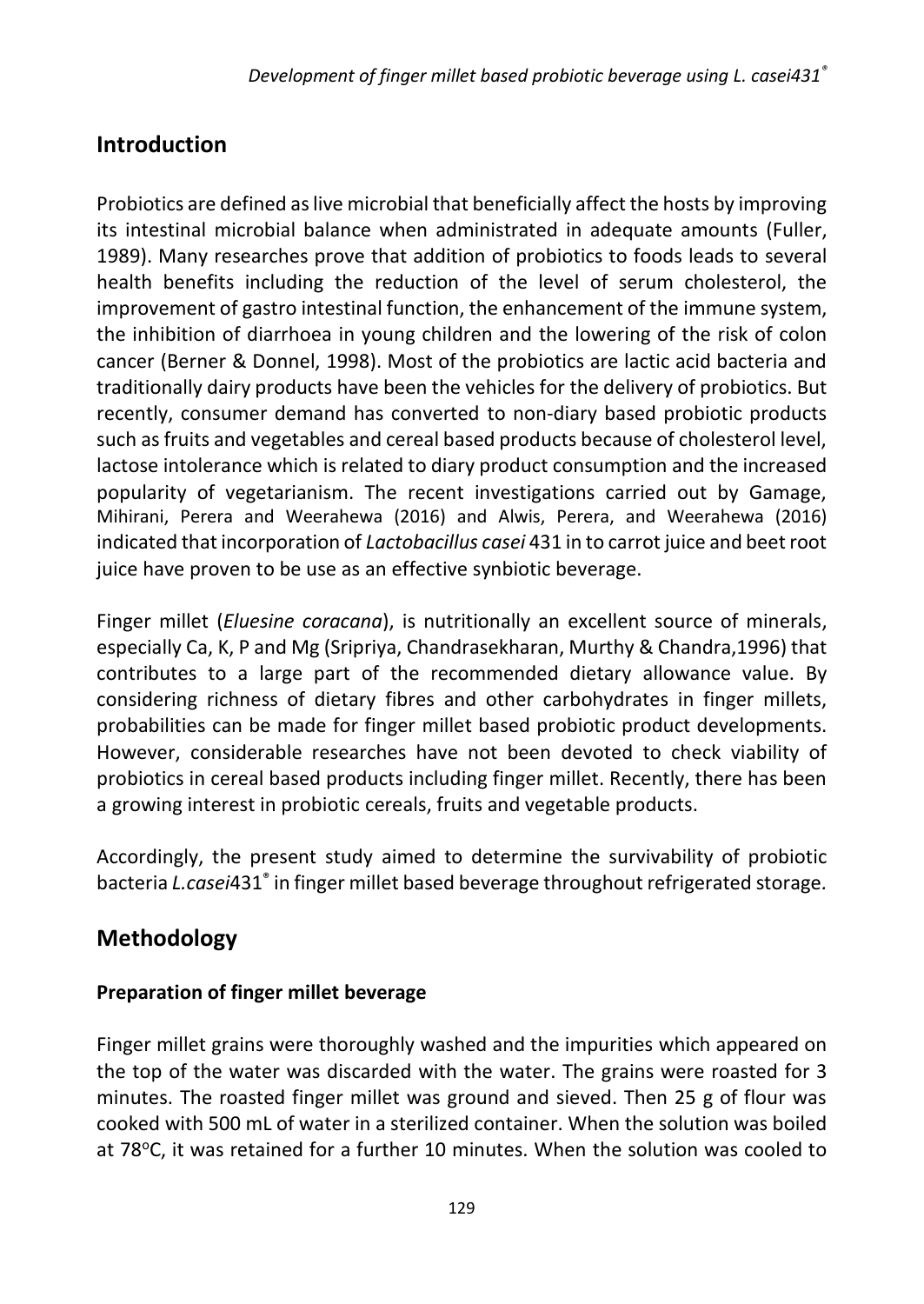40°C, 0.031 gL<sup>-1</sup> of *Lactobacillus casei*431 ဳcommercial frozen probiotic culture (CH-HANSON - Denmark) was added and incubated at  $37^{\circ}$ C for 2, 4 and 6 hours respectively. Subsequently, 150 ml of milk was pasteurized (78 °C1 min) and 46 g/L of sugar, 7.9 g/L of cocoa powder were added to the milk and mixed well. This mixture was added to the fermented finger millet solution which was kept in the incubator previously and mixed well, filled to sterilized glass bottles and sealed.

Sensory evaluation was conducted to select the best fermentation time. Moreover, color, odor, taste, acidity, viscosity and overall acceptability were evaluated using 30 untrained panelists. Finally, the highest scored beverage was selected for the proximate analysis and refrigerated (5  $\degree$ C  $\pm$  1). Physico-chemical (pH, titratable acidity, brix, total reducing sugars, total sugar, sucrose level, crude fiber content) and microbiological parameters(total viable counts of *L.casei*431® and yeast and mold count) were evaluated once a week.

#### **Proximate composition analysis**

Protein content (Kjeldhal method), crude fat content (Soxhlet method), crude fiber content, carbohydrate content and ash content were analyzed using A.O.A.C. (2000) methods.

#### *Physico-chemical analysis of the beverage*

The pH (pH meter (OHAUS- USA), acidity based on lactic acids (acid- base titration method (Sharma, 2006), total soluble solids expressed as sucrose amount refractometer (ATAGO- Japan) (Sharma, 2006) and presence of added sucrose were detected using A.O.A.C. (2000) methods.

#### *Microbiological analysis of the beverage*

Viable Lactobacillus casei431<sup>®</sup> bacteria was enumerated by spread plate count technique on MRS (De Man, Rogosa, Sharpe agar) (HiMedia - India). Plates were incubated as inverted position at 37  $\degree$ C in an anaerobic condition using an anearogen sachet for 24 h. Spread plate count technique on Potato dextrose agar (HiMedia - India) was used to measure yeast and mold count (Collins, Lyne&Grange, 2004).Catalase test (Nelson &George, 1995), Gram staining test (Collins et al., 2004) and endospore staining test (Gerhardt, Murray, Wood & Krieg, 1994) were used as confirmation tests for *L.casei*.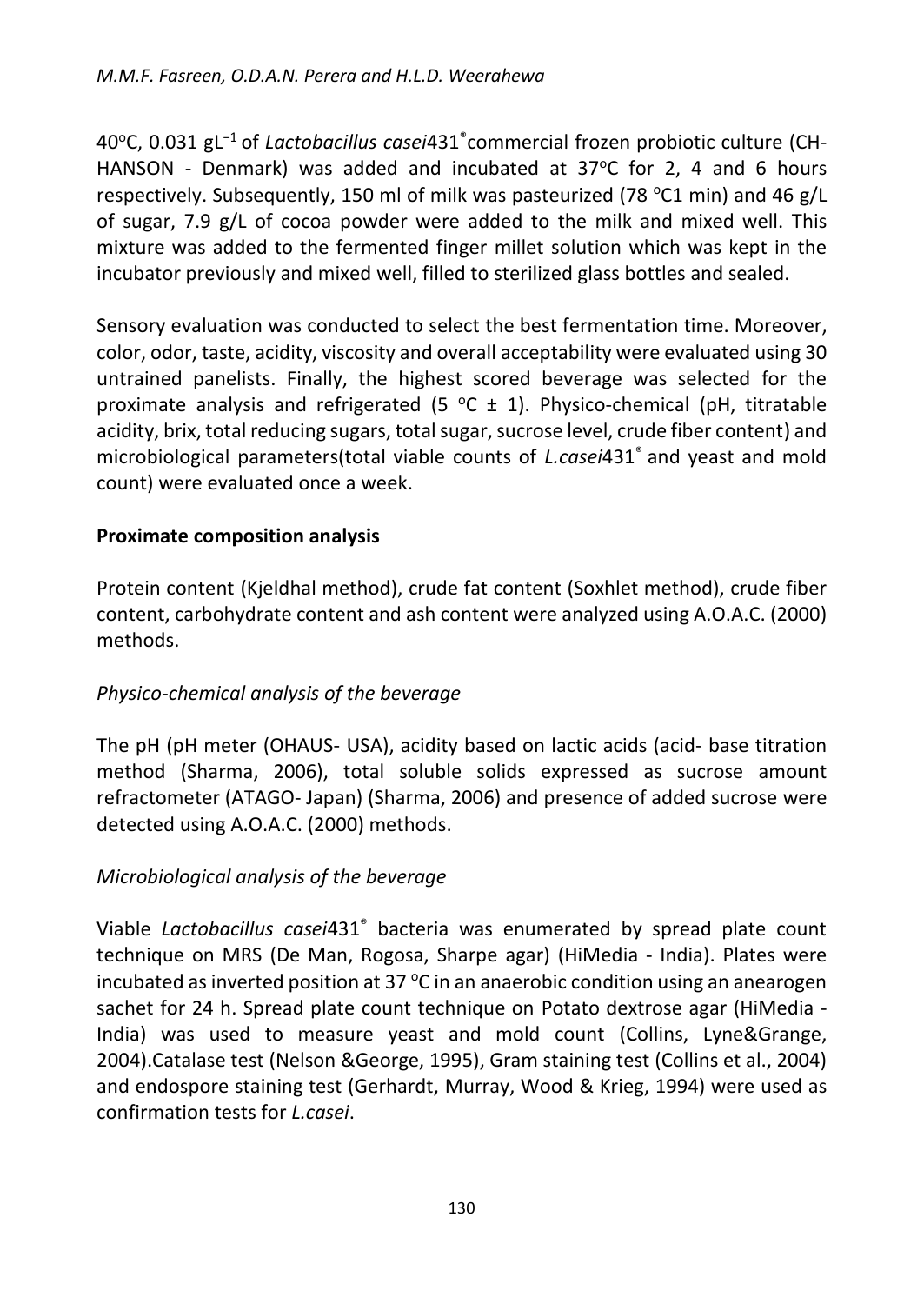#### *Shelf life Determination*

Sensory evaluations on color, odor, acidity flavor and overall acceptability were conducted once in two weeks. pH, titratable acidity, viable *L. casei* and yeast and mold counts were examined to evaluate the shelf life of probiotic finger millet beverage.

#### *Statistical analysis*

Non-parametric tests were performed to determine the statistical difference of the sensory data, and where appropriate, T-tests were performed for comparison of two means. Significant differences between the results were assessed by analysis of variance (ANOVA) with the help of SPSS software. The results of proximate analysis were the average of triplicate experiments and were expressed as mean ± SD. Differences at 0<0.05 was considered statistically significant for all analyses.

## **Results**

## **Sensory evaluation for best fermentation time selection**

#### **Table 1 & Table 2: Kruskal Wallis test for five point hedonic scale tests for the treatments**

| <b>Ranks</b> |           |     |           | Test Statistics <sup>a,b</sup>          |
|--------------|-----------|-----|-----------|-----------------------------------------|
|              | treatment | N   | Mean Rank |                                         |
| scale 2      |           | 180 | 292.90    | Chi-Square                              |
| 4            |           | 180 | 241.99    | df                                      |
| 6            |           | 180 | 276.61    | Significant (P) value                   |
|              | Total     | 540 |           | a. Kruskal Wallis Test                  |
|              |           |     |           | b. Grouping Variable: treatment (hours) |

According to the results of Kruskal-Wallis test, overall the lowest mean score was recorded by the 4 h fermented sample while the highest mean score was recorded by 2 h fermented sample. According to the ranks given in the scale, the lowest mean value of ranks should be obtained by the best sample and it was shown by 4 h fermented sample which was selected as the best time of fermentation.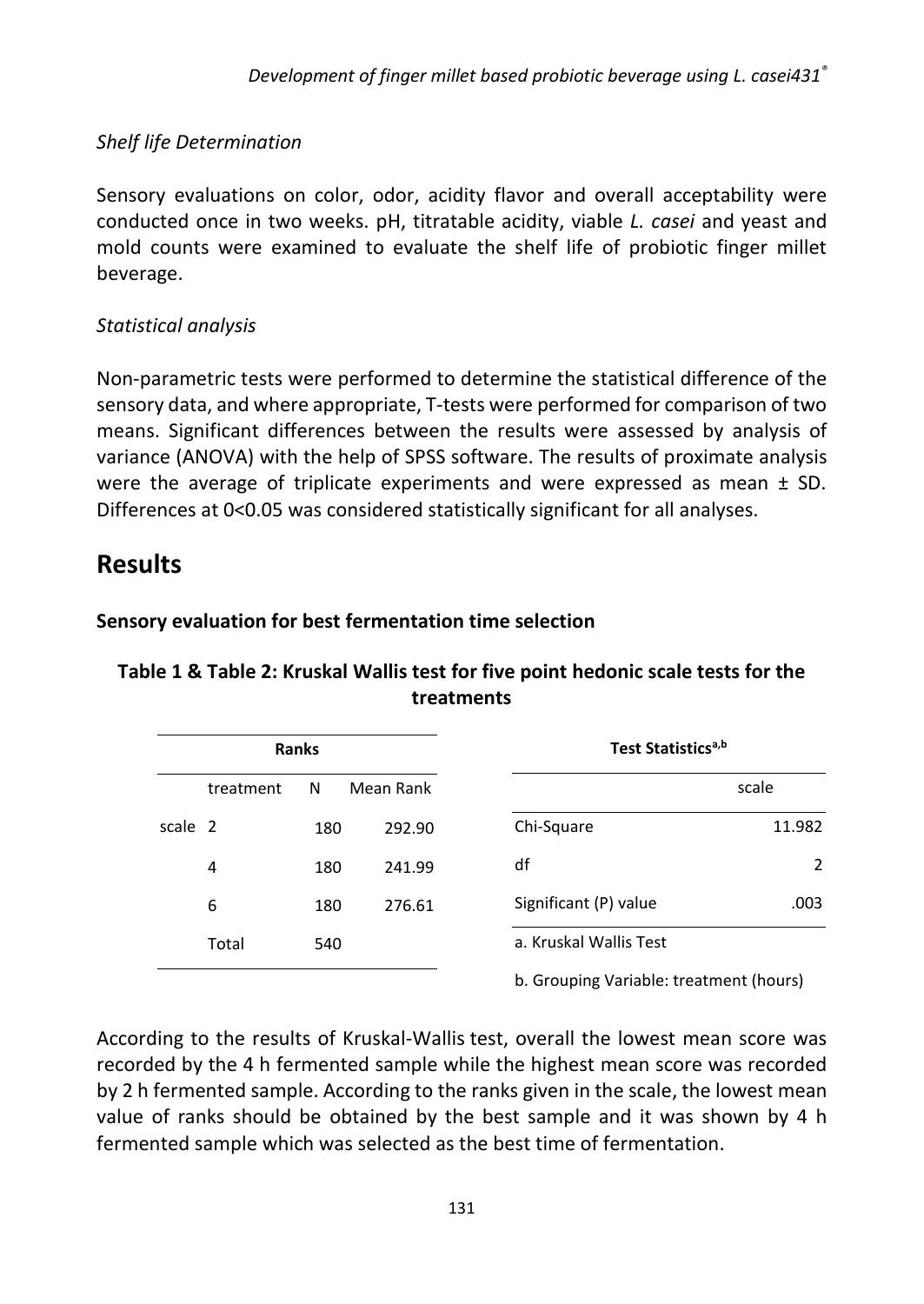#### **Proximate composition analysis**

| Component           | Percentage       |
|---------------------|------------------|
| Moisture            | 89.53±0.11       |
| <b>Total Solids</b> | $10.47 \pm 0.11$ |
| Carbohydrate        | $8.27 \pm 0.14$  |
| Protein             | $1.80 + 0.07$    |
| Crude fat           | $0.08 + 0.03$    |
| Crude fiber         | $0.91 \pm 0.13$  |
| Ash                 | $0.55 \pm 0.12$  |

#### **Table 3: Proximate composition of the product**

Table 3 shows the proximate composition of the final product. Because of being a beverage, it has a higher moisture content. It was recorded as 89.53 g per 100 g of the beverage. The total solids of the beverage were recorded as 10.47 g per 100 g of the beverage. This amount was low because of the high moisture content of the beverage. Moreover total carbohydrate, protein, crude fat, crude fiber and ash content of the product were 8.27 g, 1.80 g, 0.08 g, 0.91 g and 0.55 g per 100 g of the beverage respectively.

#### **Physico-chemical analysis of the beverage**







# Figure 1: pH value changes of the Figure2: Changes of titratable acidity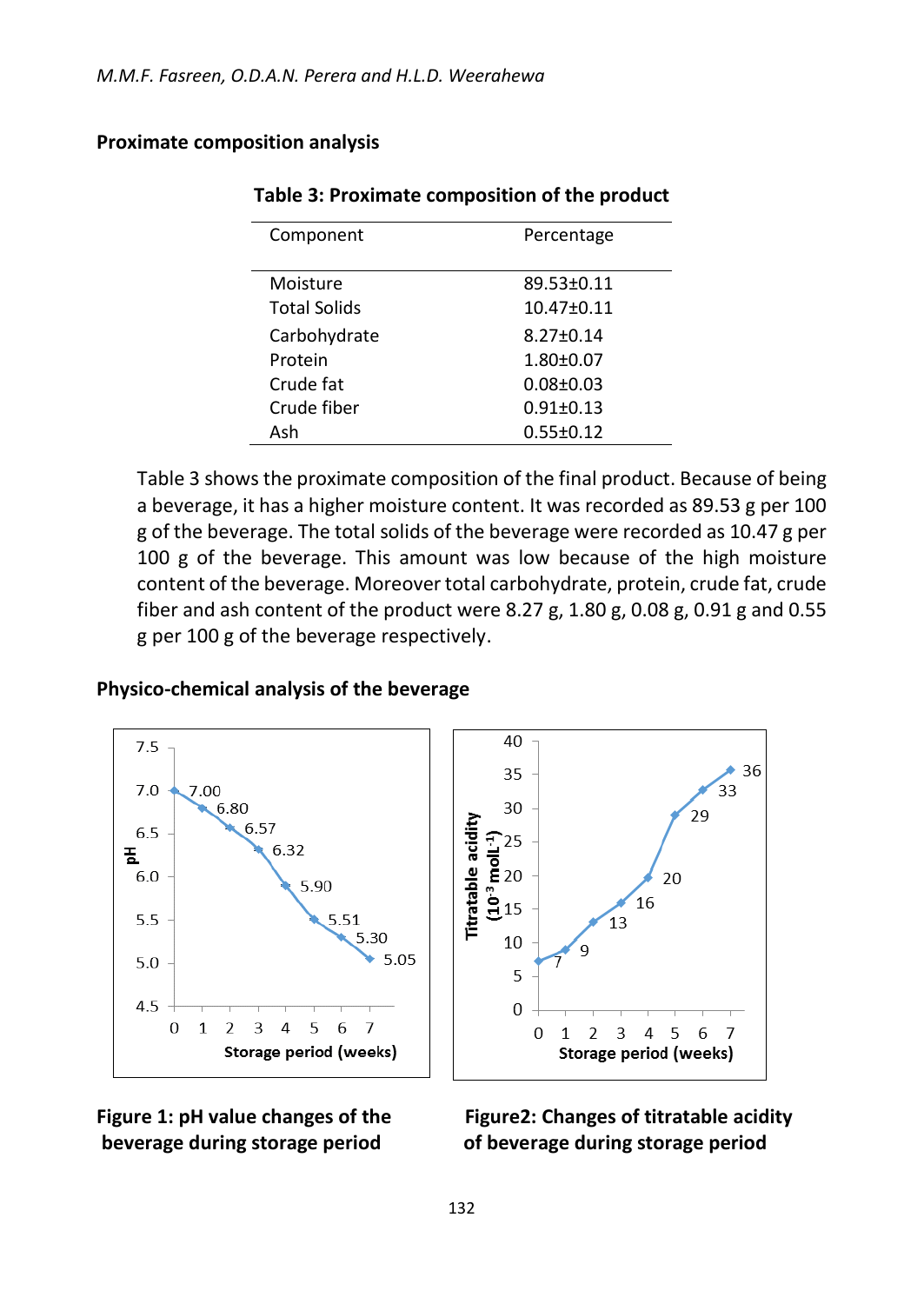Changes in lactic acid concentration produced by probiotic bacteria leads to the changes in titratable acidity of the beverage. It was significantly ( $p \le 0.05$ ) increased during storage period of 7 weeks (Fig.2).



**Figure 3: Brix value changes of the beverage during storage** 

Brix value was significantly reduced with a high reduction rate in  $1<sup>st</sup>$  and  $4<sup>th</sup>$  week. After 6<sup>th</sup> week brix value became a constant (Fig.3).



**Figure 4: Changes of percentage of total sugars, reducing sugars and sucrose of the beverage during storage period**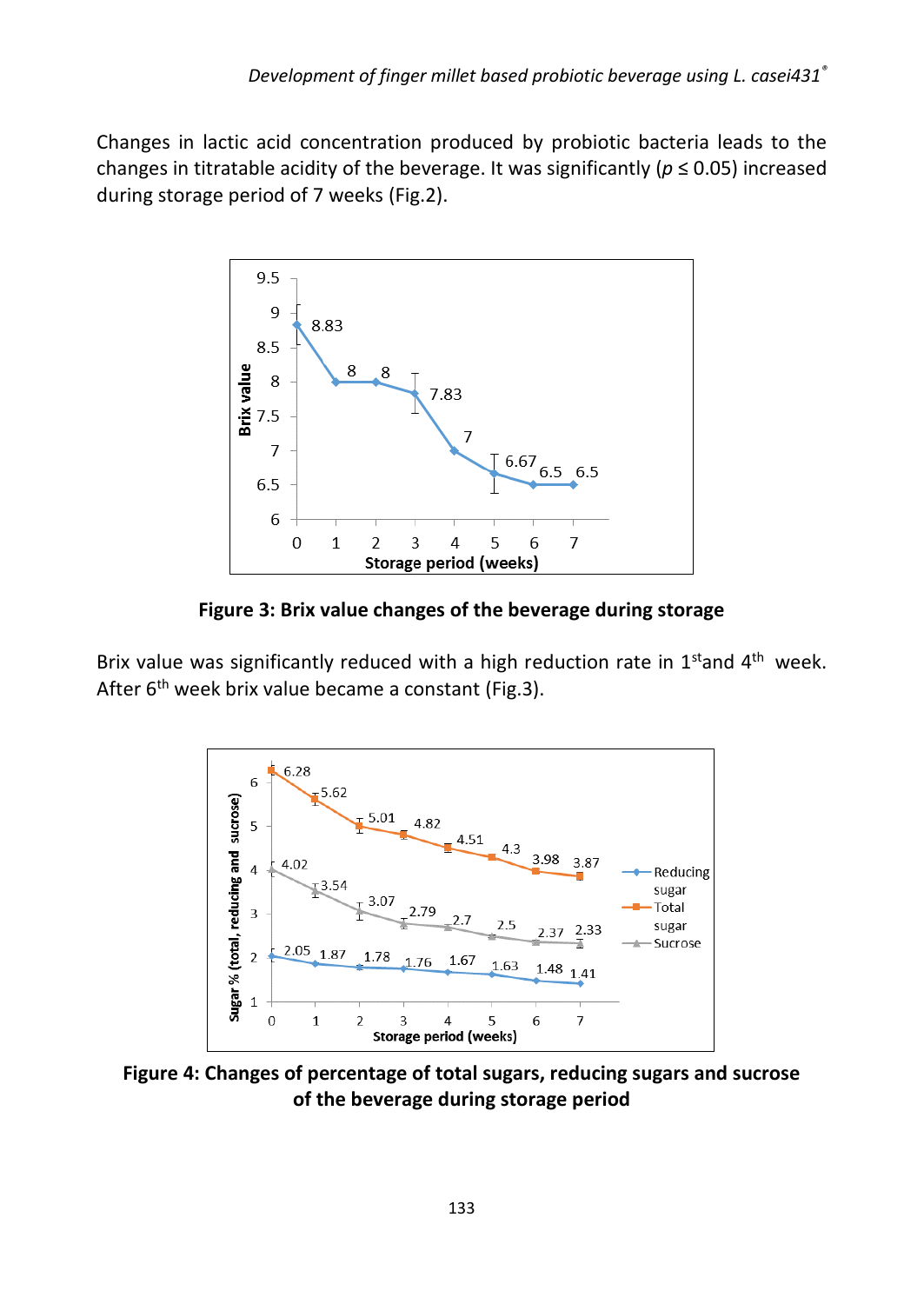Percentage of total sugars (reducing and non-reducing sugars), reducing sugars and sucrose as non-reducing sugar showed high reduction rates. Although there was a significant ( $p \le 0.05$ ) reduction in percentage of all sugars, the reduction rate was lowered after  $2<sup>nd</sup>$  week (Fig.4).

There was no significant ( $p > 0.05$ ) reduction in the crude fiber content of the beverage from initial to  $3<sup>rd</sup>$  week. At the initial stage, the mean value of crude fiber was recorded as 0.91% (from the wet basis of the beverage). At the  $1^{st}$ ,  $2^{nd}$  and 3 rdweek, amount of crude fibers was recorded as 0.91%, 0.908% and 0.905% respectively.

#### 250 250 250 /iable L.casei 431°count (× 10° CFU/mL) 221 Yeast and mold count (CFU/mL) 200 230 189 226 155 142 150 210 127 196 113 100 190 190 183 70 173 50 170 170 150 0  $\overline{0}$  $\mathbf{1}$ 2 3 4 5 6  $\overline{0}$  $\overline{1}$  $\overline{2}$ 3 4 5 6 Storage period (weeks) Storage period (weeks)

#### *Microbiological analysis of the beverage*

**during storage period** 

Figure 5: Changes of viability of Figure 6: The count of yeast and mold **L.casei431® in the beverage in the beverage during storage period** 

After fermentation there was 2.21×10<sup>8</sup> CFU mL<sup>-1</sup> of *L.casei*431<sup>®</sup> presented in the beverage (Fig.5). The reduction of viable cells of the beverage at refrigeration (5  $\pm$  1 °C) was significant (*p* < 0.05) but the reduction rate was very low in the middle of the storage while the rate was high at the initial and end of the storage (Fig. 5). Finally,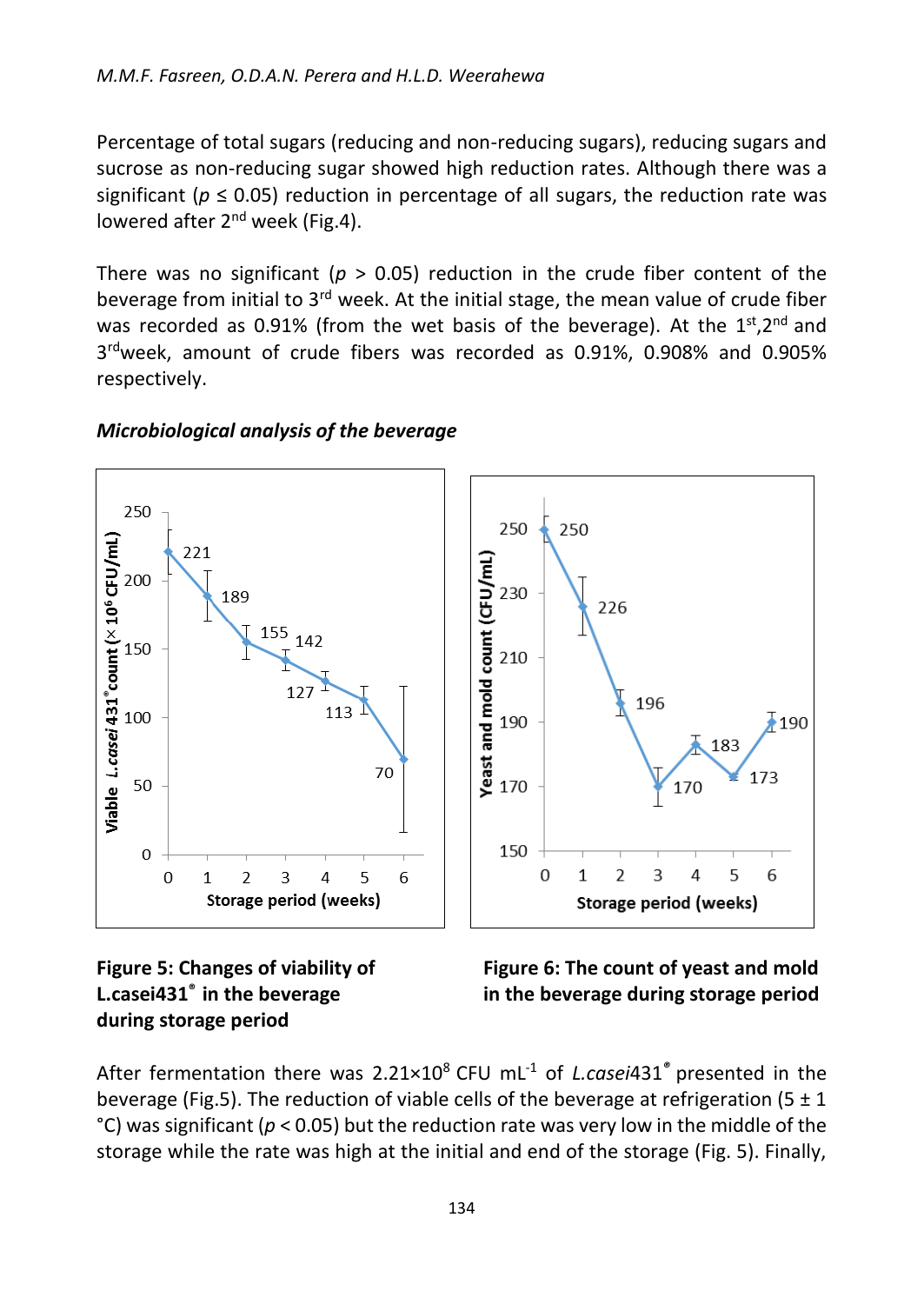at the 6<sup>th</sup> week viable count was recorded as  $7.0\times10^{7}$  CFU mL<sup>-1</sup>. The viability of *L.casei*431® in this beverage was in an appreciable level under refrigerated condition (5  $\pm$  1°C) for 5 weeks but subsequently, the count was exceedingly reduced. According to this result, the finger millet beverage can be considered as a functional beverage up to 5 weeks under refrigerated condition  $(5 \pm 1^{\circ}C)$ .

The count of yeast and mold did not show a gradual increment or decrement throughout the storage period. Until the  $3<sup>rd</sup>$  week, the count was decreased but after that, there was no any order in count change. Initially the count was 250 CFU/mL (Fig.6) comparatively a higher value for a beverage.

#### **Shelf life evaluation**

Titratable acidity was increased and pH was reduced at the end of the storage period of 7 weeks. But it was remained in tolerable acidity and pH level to the viable L.casei431**®**bacteria. There were no changes in sensory attributes until 5thweek. Therefore, this beverage could serve as a ready to drink functional beverage under refrigerated (5  $\degree$ C ± 1) storage up to 5 weeks.

## **Discussion**

With regard to the objectives of this study, *Lactobacillus casei*431® , was found to be growing well on cooked finger millet. Fermentation period of 4h at 37 °C, *L. casei*431<sup>°</sup> showed a rapid significant growth and it reached nearly 2.0×10<sup>8</sup> CFU/mL. The viability of the probiotic was significantly reduced during the storage period of 6 weeks but until that viability was appreciable. Viable count at 6<sup>th</sup> week still stood at nearly 7.0×10<sup>7</sup> CFU/mL (Table 4).

| Week           | Viable L.casei431®<br>$(x10^6 CFU/mL)$ |
|----------------|----------------------------------------|
| 0              | 221                                    |
| 1              | 189                                    |
| $\overline{2}$ | 1555                                   |
| 3              | 142                                    |
| 4              | 127                                    |
| 5              | 113                                    |
| 6              | 70                                     |

#### **Table 4: Changes of viability of L.casei431® of the beverage during refrigerated storage**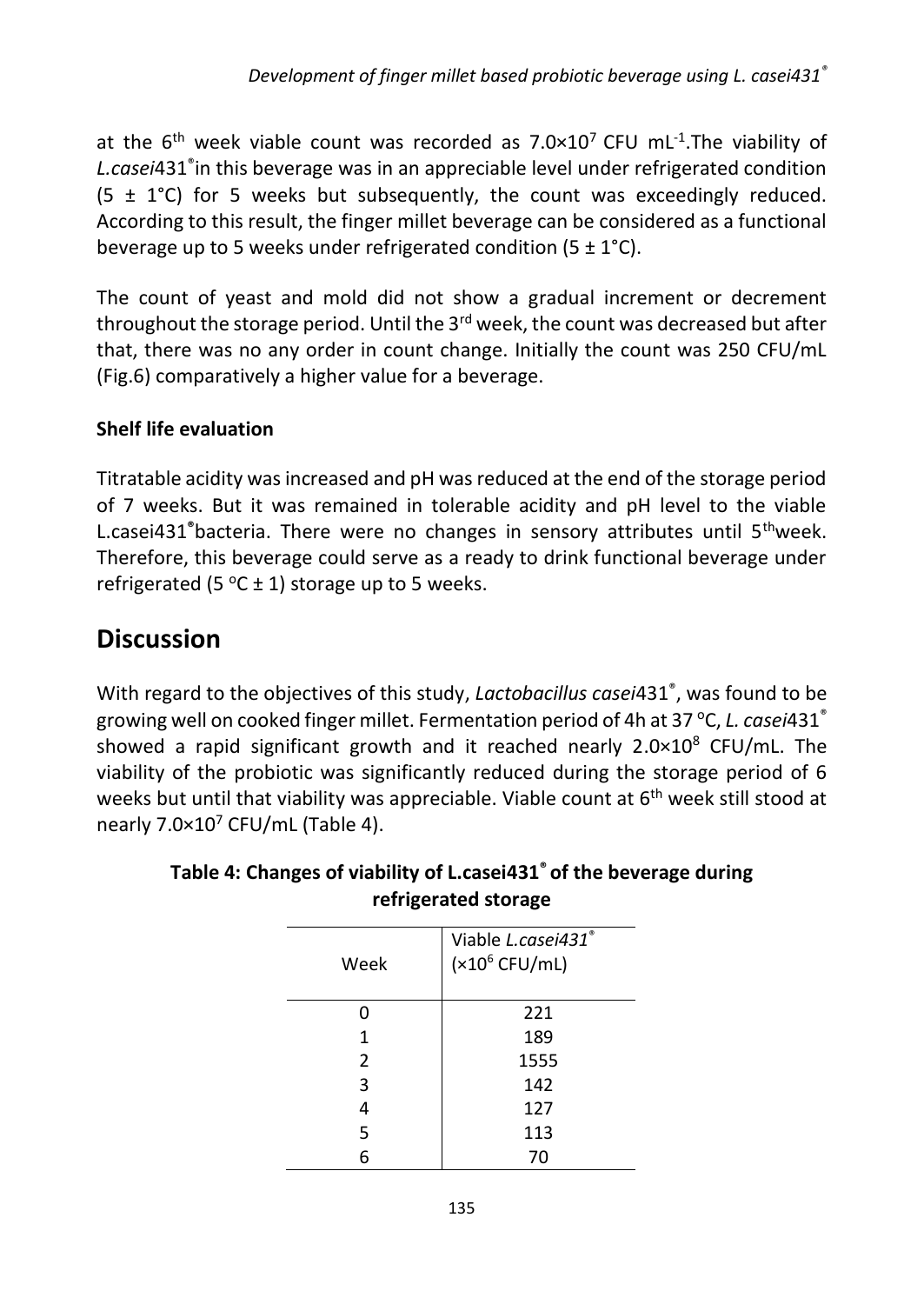For the maximum health benefits, the minimum number of probiotic organism in a food product should be  $10^6$  CFU/mL and to be considered as a functional product the count should be  $10^8$  CFU/mL (Shah, 2001). According to Table 4, at the 0to 5<sup>th</sup> week, this beverage enumerated the functional level.

There are several reasons for the reduction of viability of probiotics e.g. lack of essential nutrients (minerals, peptides) for *L.casei*431® *,* antibacterial substances present in the finger millet, level of oxygen in products, oxygen permeation of the package, fermentation time, and storage temperature (Shah, 2001). Viability also depends on lactic acid concentration. Titratable acidity increases, and the accumulation of lactic acid, leads to pH reduction. After tolerable acidity and pH level, lactic acid acts as an inhibitory substance for probiotics. In this study, during the storage period of 5 weeks, pH was significantly reduced. Although it was a significant reduction, reduction was 7 to 5.05. At the initial to  $7<sup>th</sup>$  week, pH was in tolerable level for probiotics (7-4.5)(Shah, 2007). Consequently titratable acidity showed a significant increment from 0 to  $4<sup>th</sup>$  week as 0.9% to 2.0% but that was in tolerable level for the probiotics (0.3-1.9%) (Shah, 2007). Therefore, it can be understood that there was a better survivability of *L.casei*431® in this finger millet based beverage.

Addition of probiotics changes the organoleptic properties of the beverage by fermentation. Fermentation is a metabolic process of deriving energy from organic compounds without involvement of any exogenous oxidizing agent (Bourdichon, 2012). *L.casei* 431*®* is a homo fermentative bacteria and by fermentation of carbohydrates and prebiotics it only produces lactic acid. The time or extent of fermentation and the temperature affects sensory attributes. In this study, solution was incubated at 37 °C which was the optimal temperature for *L.casei*431<sup>®</sup>(Shah, 2001). Consequently 4 h fermentation was enough to maintain an overall sensory quality and functional level of the beverage which was proven by the results obtained from sensory evaluations.

USDA has proclaimed that 100 CFU/ mL as the maximum yeast and mold level for ready to serve beverages. But in this beverage, more than that amount was recorded. Literature reveals that there are native yeasts and mold present in the raw finger millets (Mousa, et al., 2015). Although finger millet was boiled, spores of yeasts and molds remained in the beverage. Further yeast and mold can survive in a wide range of temperature and pH values. This yeast and mold might be helpful for the fermentation process. But undesirable yeast and mold can be contaminated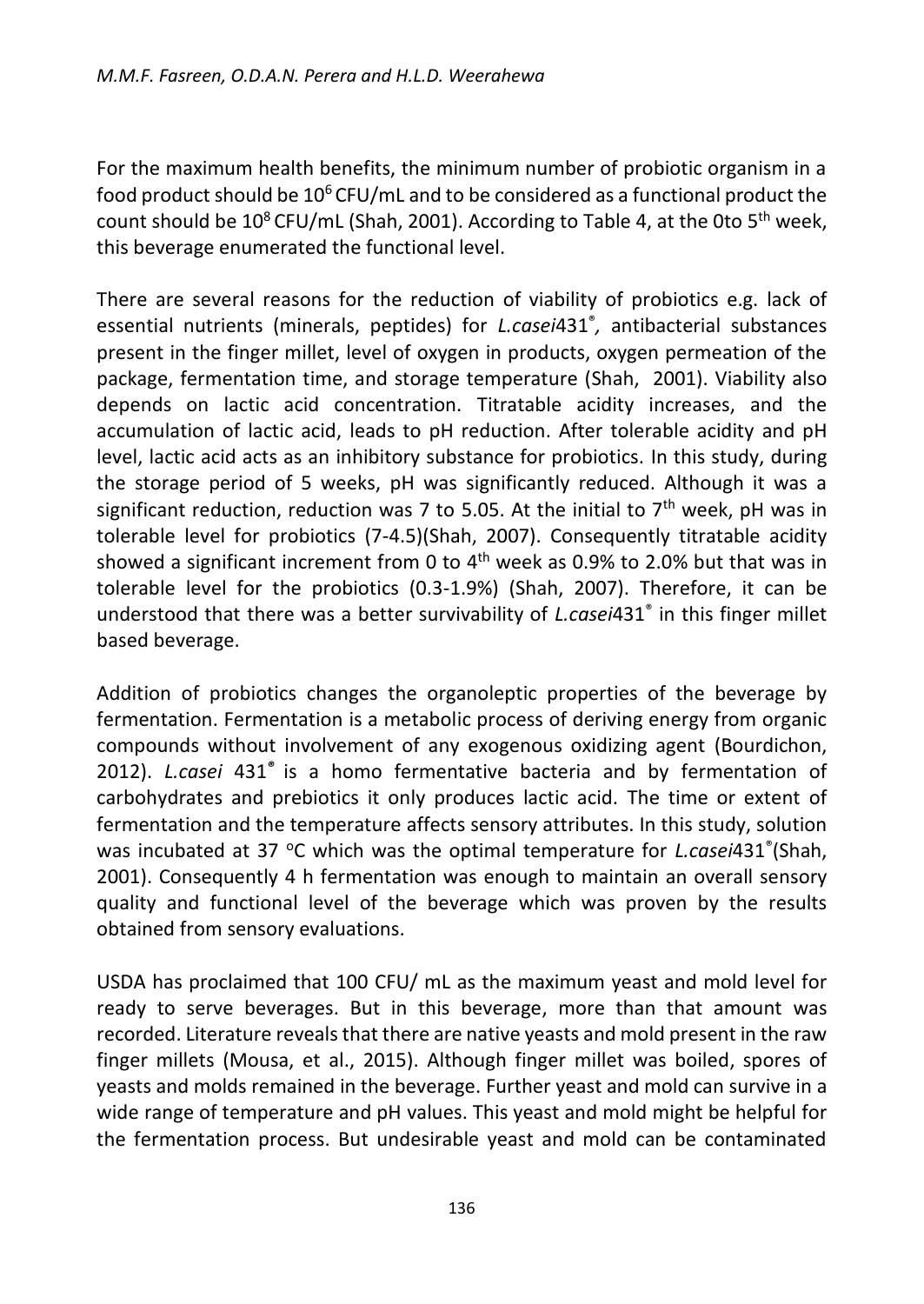during the preparation of beverage, especially at the filling step. Even though the product was pasteurized, hot filling was not practiced because probiotic culture should not be added at high temperatures. If bottles were filled under sterile environment, this problem could have been overcome.

Reduction of total sugar content is the main reason for the reduction of the brix value because of fermentation by *L.casei*431® . This was further proved by the results of sugar levels including total sugars, reducing sugars and sucrose as non-reducing sugars, during the storage period. All three sugar levels were significantly reduced when beverage was at the  $7<sup>th</sup>$  week. This supports and adds to the findings of Nighswonger, Brashears and Gilliland (1996) that fermentation of the beverage has been limited by keeping the beverage in the refrigerator  $(5 \pm 1 \degree C)$ .

## **Conclusion**

Based on the obtained results of this study, it can be concluded there was a better survivability of probiotic *Lactobacillus casei* 431® in finger millet based beverage. The count of probiotic organism was within the level of standards (10<sup>8</sup> CFU/mL) until the end of 5 weeks. Finally, this research has revealed that sensory acceptable finger millet based fermented probiotic beverage can be developed using *L.casei431®* by inoculating 0.031 g L<sup>-1</sup> inoculum of frozen *Lactobacillus casei* 431<sup>®</sup>and could serve as a ready to drink functional beverage in refrigerated (5  $\pm$  1 °C) storage up to 5 weeks.

## **Acknowledgement**

We greatly acknowledge the financial support provided by the Faculty Research Grant, The Open University of Sri Lanka.

## **References**

- Alwis, A.D.P.A., Perera, O.D.A.N., & Weerahewa, H.L.D. (2016). Development of novel carrot-based symbiotic beverage using lactobacillus casiei 431. *Journal of Agricultural Sciences, Sabaragamuwa University,* Vol 11, (3), 178–185. DOI: <http://doi.org/10.4038/jas.v11i3.8171>
- A.O.A.C. (2000). Official Methods of Analysis: Sugars (Reducing) in Honey.  $17<sup>th</sup>$  Ed. Arlington, Virginia: Association of Official Analytical Chemists.
- Berner, L. A., & Donnel. O. (1998). Functional food and health claim legislation: applications to dairy foods. *International Dairy Journal,* 8(5), 355-362.